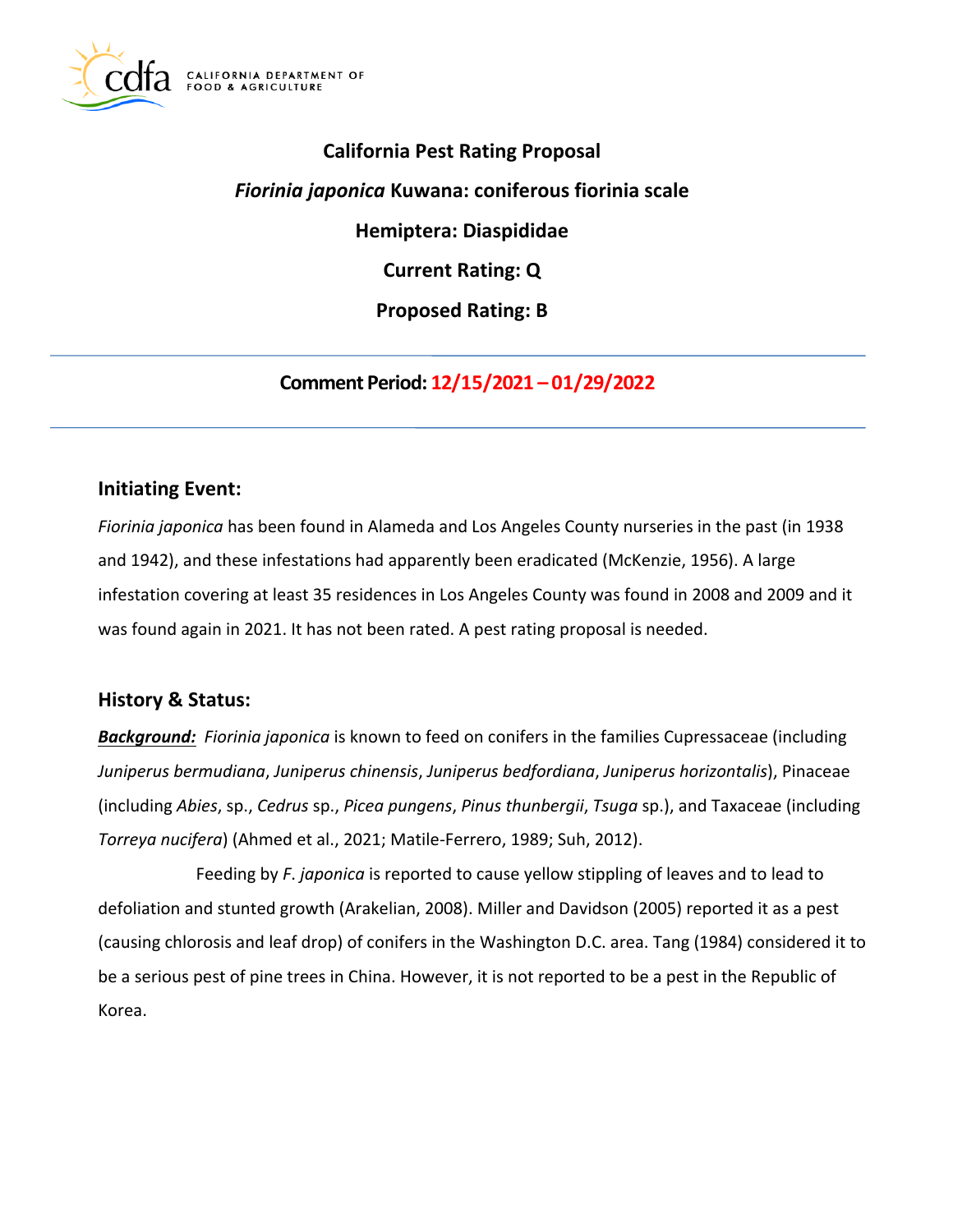

**Worldwide Distribution:** *Fiorinia japonica* is reported from Asia (China, Japan, Republic of Korea, Taiwan) and North America: United States (Maryland, Virginia, Washington D.C.) (Ahmed et al., 2021; Matile-Ferrero, 1989; Miller, 2005; Miller and Davidson, 2005; Suh, 2012). This scale has been found in nurseries in additional localities but these reports may not indicate established populations in the environment.

**Official Control:** *Fiorinia japonica* is considered an A1 pest in Bahrain (EPPO).

**California Distribution:** A large infestation of *F*. *japonica* was found in Lakewood and Long Beach in Los Angeles County. Infestations were found on *Abies*, *Cedrus*, *Pinus*, and *Tsuga* species at 35 residences in 2008 and 2009. In December 2021, this scale was found on *Pinus thunbergii* in Long Beach (California Department of Food and Agriculture).

**California Interceptions:** *Fiorinia japonica* has been found in nurseries in Alameda and Los Angeles counties in 1938 and 1942 (McKenzie, 1956), and those infestations were considered eradicated (Gill, 1997).

The risk *Fiorinia japonica* poses to California is evaluated below.

# **Consequences of Introduction:**

- 1) **Climate/Host Interaction:** *Fiorinia japonica* feeds on many different coniferous trees and it would likely find hosts over much of the state. Judging by its known distribution, it can establish in areas with a temperate climate. Therefore, *F. japonica* receives a **High (3)** in this category.
	- Low (1) Not likely to establish in California; or likely to establish in very limited areas.
	- Medium (2) may be able to establish in a larger but limited part of California.
	- **High (3) likely to establish a widespread distribution in California.**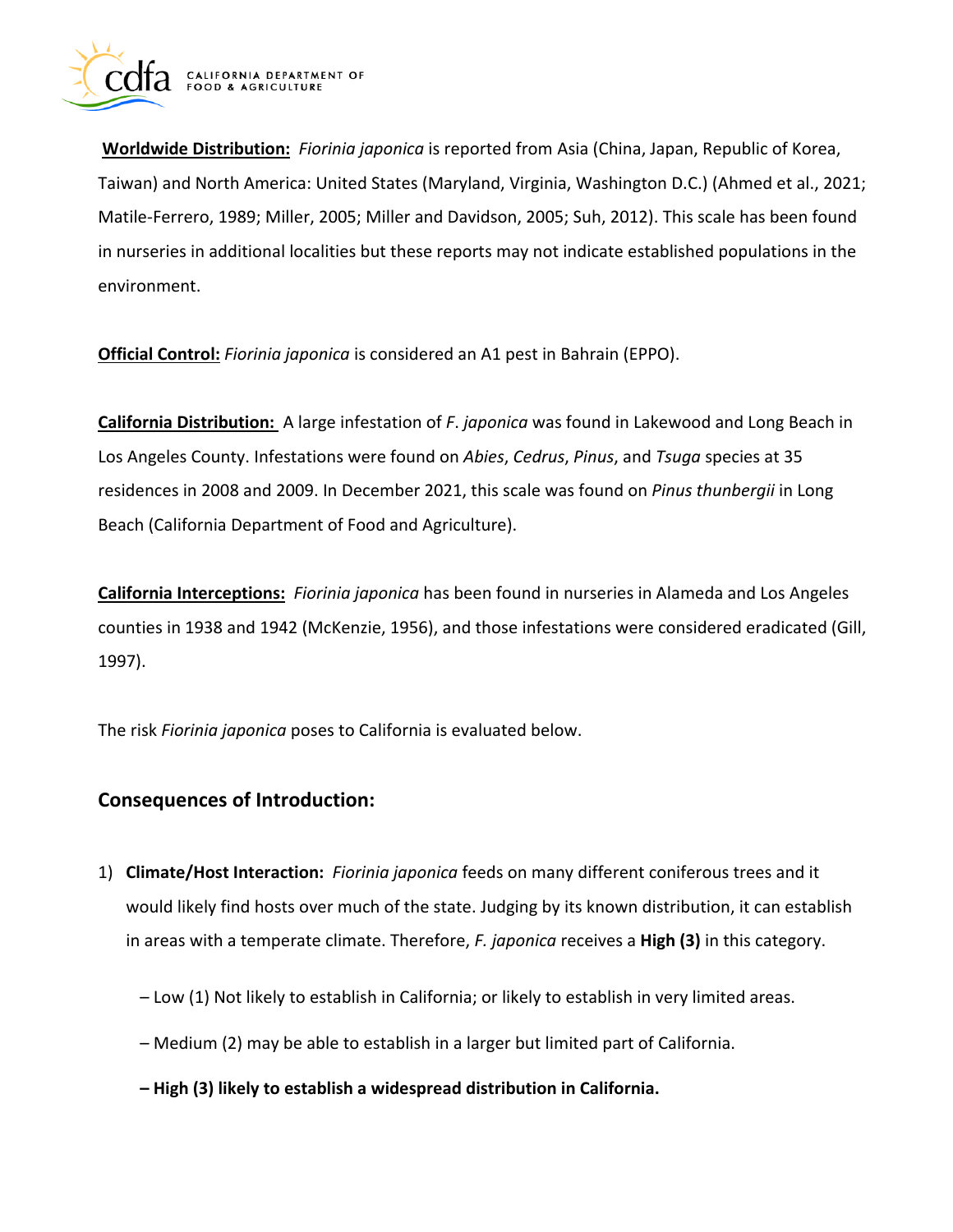

- 2) **Known Pest Host Range:** *Fiorinia japonica* is known to feed on trees in three families. Therefore, it receives a **Medium (2)** in this category.
	- Low (1) has a very limited host range.
	- **Medium (2) has a moderate host range.**
	- High (3) has a wide host range.
- 3) **Pest Reproductive and Dispersal Potential:** *Fiorinia japonica* can be moved with infested plant material. Therefore, it receives a **Medium (2)** in this category.
	- Low (1) does not have high reproductive or dispersal potential.
	- **Medium (2) has either high reproductive or dispersal potential.**
	- High (3) has both high reproduction and dispersal potential.
- 4) **Economic Impact**. *Fiorinia japonica* does not appear to often be reported as a significant pest. However, it is reported to cause chlorosis, defoliation, and stunted growth of host plants. It could increase production costs of conifers. Therefore, it receives a **Low (1)** in this category.

#### **Economic Impact: B**

- A. The pest could lower crop yield.
- **B. The pest could lower crop value (includes increasing crop production costs).**
- C. The pest could trigger the loss of markets (includes quarantines).
- D. The pest could negatively change normal cultural practices.
- E. The pest can vector, or is vectored, by another pestiferous organism.
- F. The organism is injurious or poisonous to agriculturally important animals.
- G. The organism can interfere with the delivery or supply of water for agricultural uses.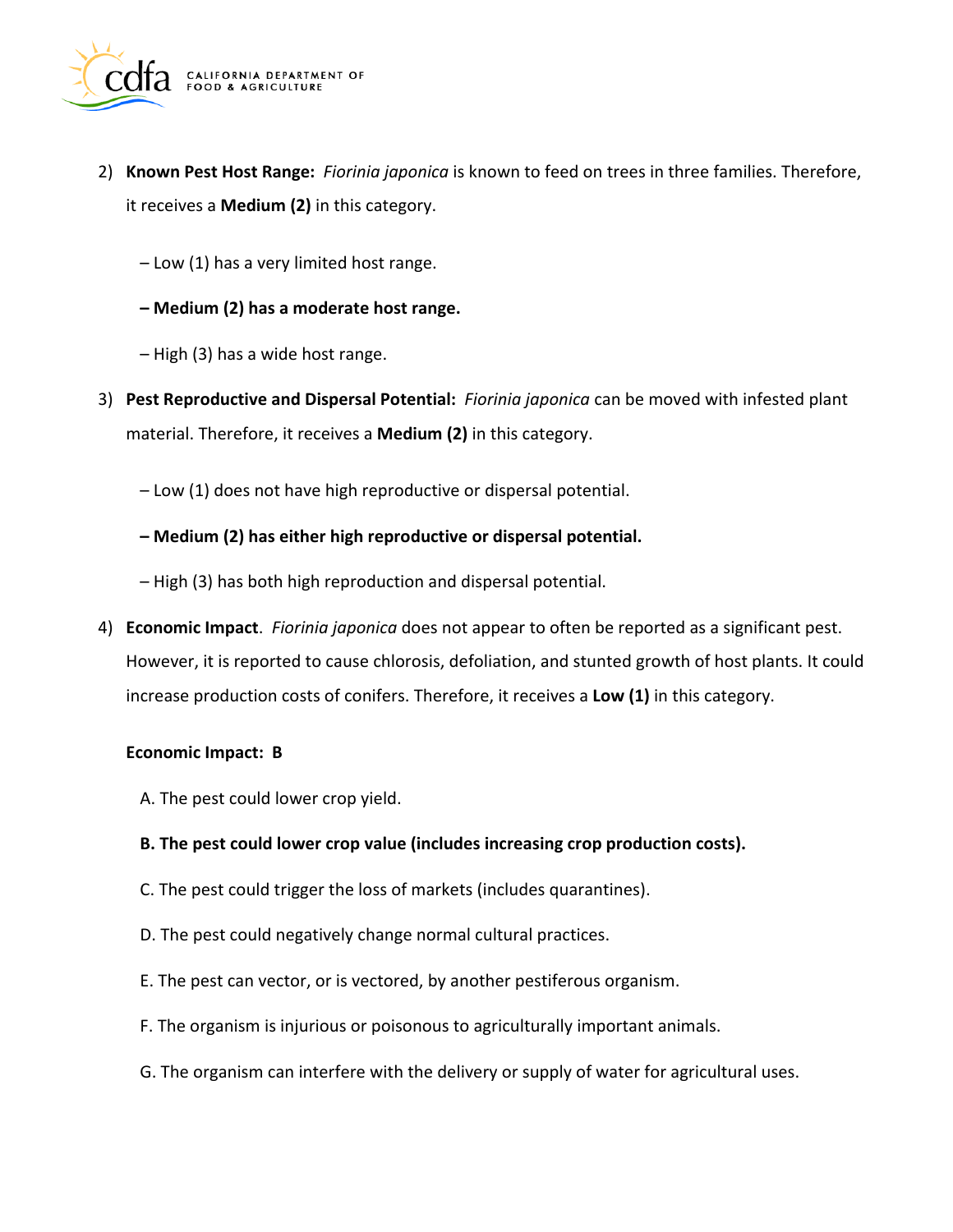

#### **Economic Impact Score: Low**

#### **– Low (1) causes 0 or 1 of these impacts.**

- Medium (2) causes 2 of these impacts.
- High (3) causes 3 or more of these impacts.
- 5) **Environmental Impact**. *Fiorinia japonica* feeds on a wide variety of coniferous trees. California has native trees in known host genera. In addition, this scale could cause damage to ornamental and street trees and trigger treatments; the infestations in Los Angeles County were present on planted trees in residential areas, and damage was apparent. Therefore, *F. japonica* receives a **High (3)** in this category.

#### **Environmental Impact: A, D, E**

### **A. The pest could have a significant environmental impact such as lowering biodiversity, disrupting natural communities, or changing ecosystem processes.**

- B. The pest could directly affect threatened or endangered species.
- C. The pest could impact threatened or endangered species by disrupting critical habitats.

#### **D. The pest could trigger additional official or private treatment programs.**

### **E. The pest significantly impacts cultural practices, home/urban gardening or ornamental plantings.**

#### **Environmental Impact Score: High (3)**

- Low (1) causes none of the above to occur.
- Medium (2) causes one of the above to occur.
- **High (3) causes two or more of the above to occur.**

# **Consequences of Introduction to California for** *Fiorinia japonica***: Medium (11)**

Add up the total score and include it here.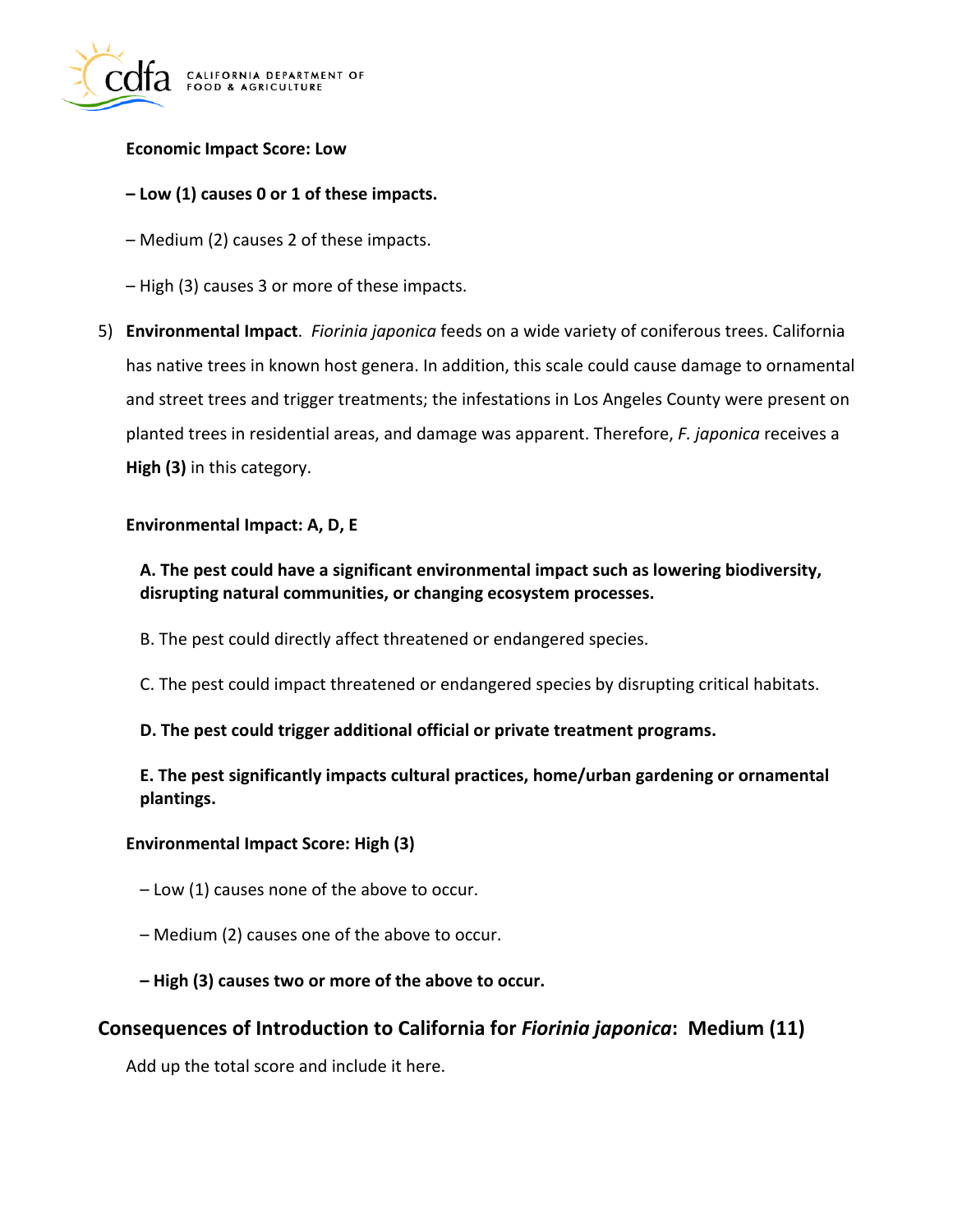

 $-Low = 5-8$  points

#### **–Medium = 9-12 points**

 $-High = 13-15$  points

6) **Post Entry Distribution and Survey Information:** *Fiorinia japonica* is established in Los Angeles County. It receives a **Low (-1)** in this category.

–Not established (0) Pest never detected in California, or known only from incursions.

### **–Low (-1) Pest has a localized distribution in California, or is established in one suitable climate/host area (region).**

–Medium (-2) Pest is widespread in California but not fully established in the endangered area, or pest established in two contiguous suitable climate/host areas.

–High (-3) Pest has fully established in the endangered area, or pest is reported in more than two contiguous or non-contiguous suitable climate/host areas.

### **Final Score:**

7) The final score is the consequences of introduction score minus the post entry distribution and survey information score: Medium (10)

# **Uncertainty:**

There are no ongoing surveys for *F. japonica*, so it is possible that this scale is even more widely established in California. It is possible that it may not be capable of causing significant impacts to native trees in this state.

# **Conclusion and Rating Justification:**

*Fiorinia japonica* is a scale that can feed on a wide variety of coniferous trees and is known to cause noticeable damage to planted trees. It may also pose a threat to the large number of native coniferous trees in California. It is already established in Los Angeles County. For these reasons, a "B" rating is justified.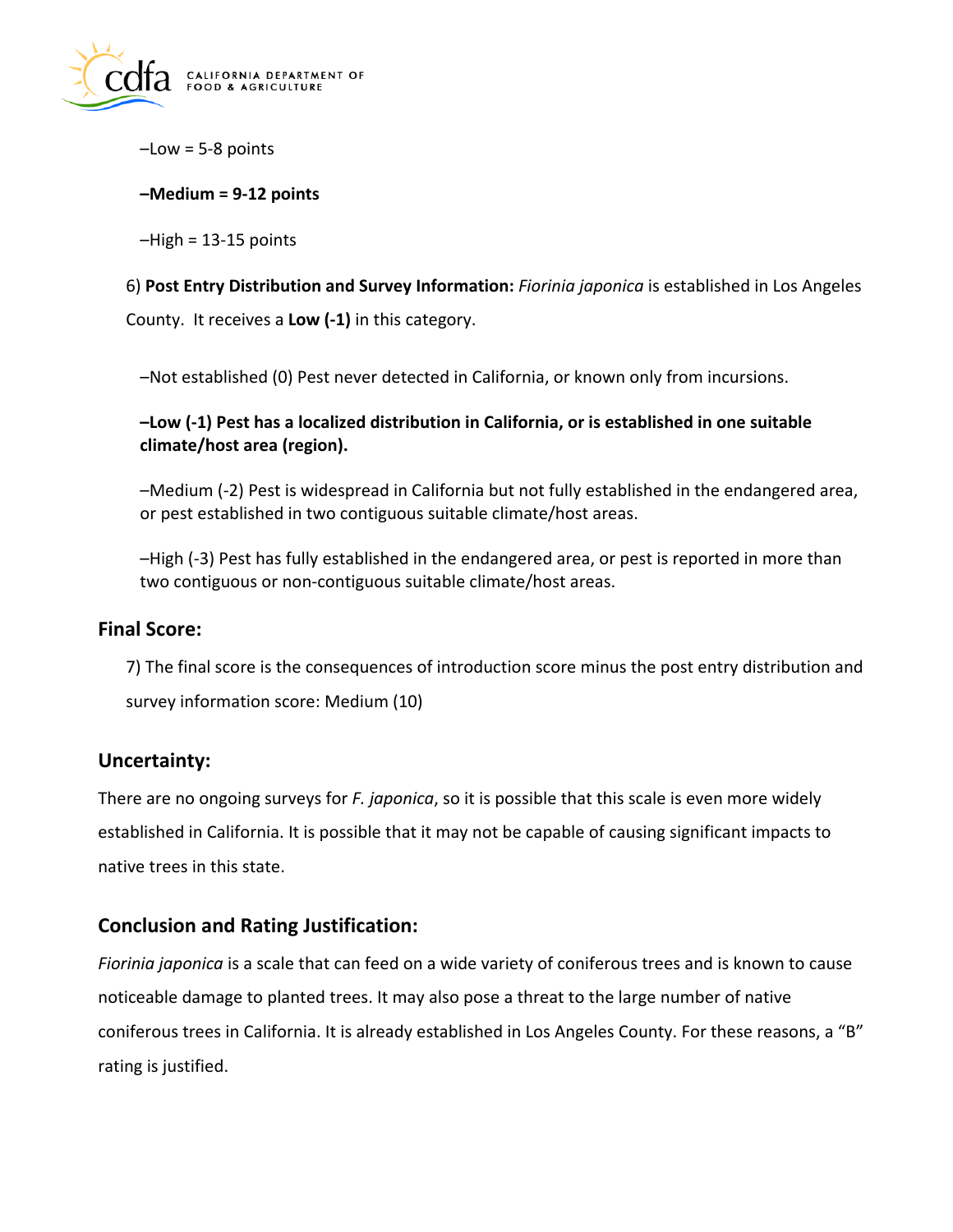

# **References:**

Ahmed, M. Z., Moore, M. R., Rohrig, E. A., McKenzie, C. L., Liu, D., Feng, J., Normark, B. B., and Miller, D. R. 2021. Taxonomic and identification review of adventive *Fiorinia* Targioni Tozzetti (Hemiptera, Coccomorpha, Diaspididae) of the United States. ZooKeys 1065:141-203.

Arakelian, G. 2008. Coniferous *Fiorinia* scale (Fiorinia japonica). Accessed November 29, 2021: [http://file.lacounty.gov/SDSInter/acwm/215651\\_ConiferousFioriniaScale.pdf](http://file.lacounty.gov/SDSInter/acwm/215651_ConiferousFioriniaScale.pdf) 

California Department of Food and Agriculture. Pest and damage record database. Accessed December 2, 2021: <https://pdr.cdfa.ca.gov/PDR/pdrmainmenu.aspx>

Gill, R. 1997. The scale insects of California. Part 3: The armored scales (Homoptera: Diaspididae). California Department of Food and Agriculture, Sacramento, California.

Matile-Ferrero, D. 1989. Sur *Fiorinia japonica* (Kuwana), cochenille nouvellement introduite en France, et description de sa larve mâle du deuxième stade [Hom. Coccoidea Diaspididae]. Bulletin de la Société entomologique de France 94:205-211.

McKenzie, H. L. 1956. The armored scale insects of California. University of California Press, Berkeley and Los Angeles, California

Miller, D. R. 2005. Selected scale insect groups (Hemiptera: Coccoidea) in the southern region of the United States. Florida Entomologist 88:482-501.

Miller, D. R. and J. A. Davison. 2005. Armored scale insect pests of trees and shrubs. Cornell University Press, Ithaca, New York.

Suh, S. -J. 2012. Notes on pupillarial species of armored scale insects from Korea (Hemiptera: Diaspididae). Korean Journal of Applied Entomology 51:73-77.

Tang, F.-T. 1984. Observations on the scale insects injurious to forestry of North China 1. Research Publication 2:122-133.

# **Responsible Party:**

Kyle Beucke, 1220 N Street, Sacramento, CA 95814, 916-698-3034, [permits\[@\]cdfa.ca.gov](https://permits[@]cdfa.ca.gov)

**\*Comment Period: 12/15/2021 – 01/29/2022**